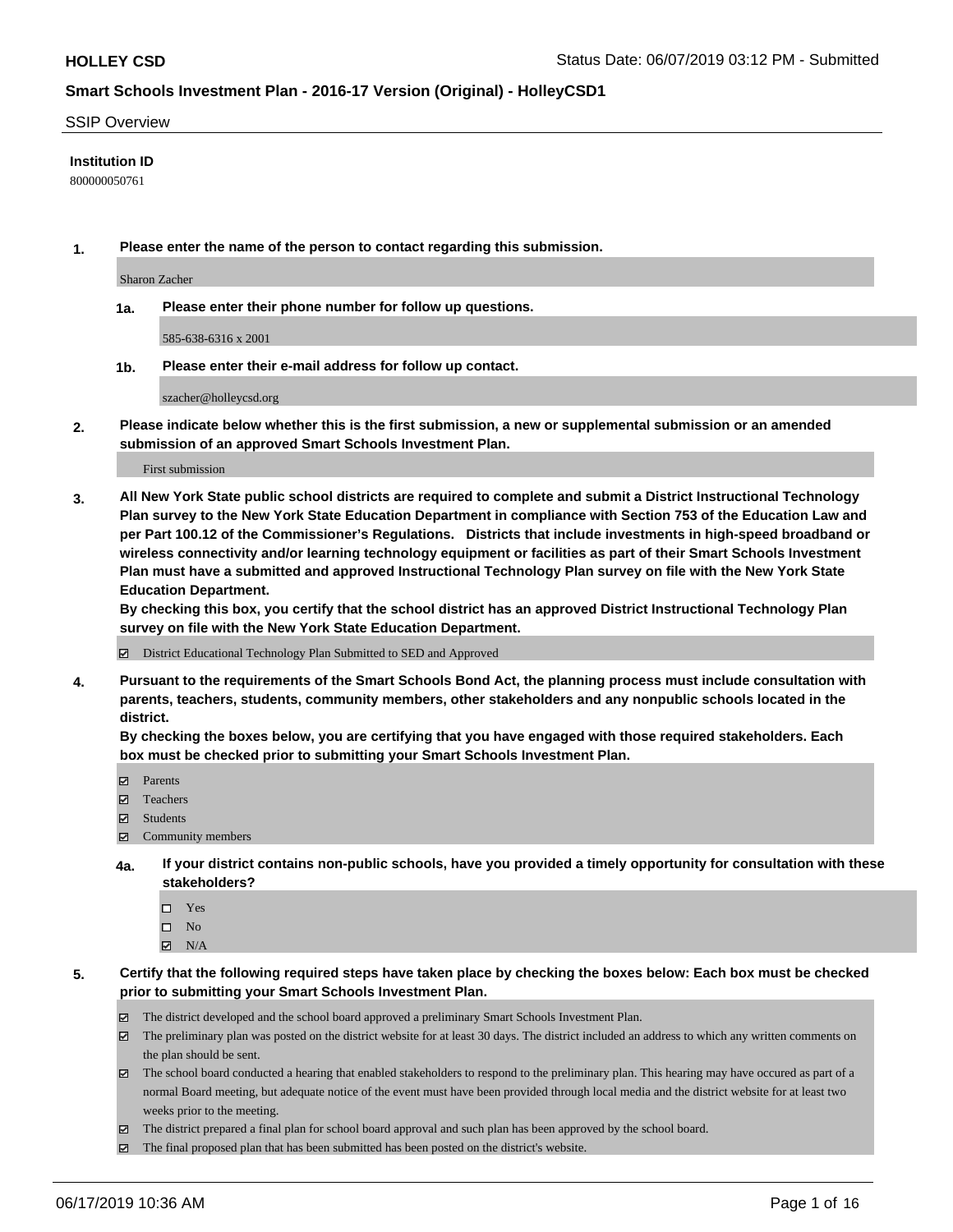SSIP Overview

**5a. Please upload the proposed Smart Schools Investment Plan (SSIP) that was posted on the district's website, along with any supporting materials. Note that this should be different than your recently submitted Educational Technology Survey. The Final SSIP, as approved by the School Board, should also be posted on the website and remain there during the course of the projects contained therein.**

Smart School Presentation Public Hearing Nov 20 17.pdf Smart School Presentation Public Hearing Nov 20 17.pdf Smart School Presentation Sept 18 17.pptx

**5b. Enter the webpage address where the final Smart Schools Investment Plan is posted. The Plan should remain posted for the life of the included projects.**

http://www.holleycsd.org/TechnologyPlan.aspx

**6. Please enter an estimate of the total number of students and staff that will benefit from this Smart Schools Investment Plan based on the cumulative projects submitted to date.**

1,200

**7. An LEA/School District may partner with one or more other LEA/School Districts to form a consortium to pool Smart Schools Bond Act funds for a project that meets all other Smart School Bond Act requirements. Each school district participating in the consortium will need to file an approved Smart Schools Investment Plan for the project and submit a signed Memorandum of Understanding that sets forth the details of the consortium including the roles of each respective district.**

 $\Box$  The district plans to participate in a consortium to partner with other school district(s) to implement a Smart Schools project.

**8. Please enter the name and 6-digit SED Code for each LEA/School District participating in the Consortium.**

| <b>Partner LEA/District</b> | <b>ISED BEDS Code</b> |
|-----------------------------|-----------------------|
| (No Response)               | (No Response)         |

**9. Please upload a signed Memorandum of Understanding with all of the participating Consortium partners.**

(No Response)

**10. Your district's Smart Schools Bond Act Allocation is:**

\$1,311,463

**11. Enter the budget sub-allocations by category that you are submitting for approval at this time. If you are not budgeting SSBA funds for a category, please enter 0 (zero.) If the value entered is \$0, you will not be required to complete that survey question.**

|                                       | Sub-<br>Allocations |
|---------------------------------------|---------------------|
| School Connectivity                   | $\overline{0}$      |
| Connectivity Projects for Communities | $\overline{0}$      |
| <b>Classroom Technology</b>           | 291,000             |
| Pre-Kindergarten Classrooms           | $\overline{0}$      |
| Replace Transportable Classrooms      | $\Omega$            |
| High-Tech Security Features           | 250,000             |
| Totals:                               | 541,000             |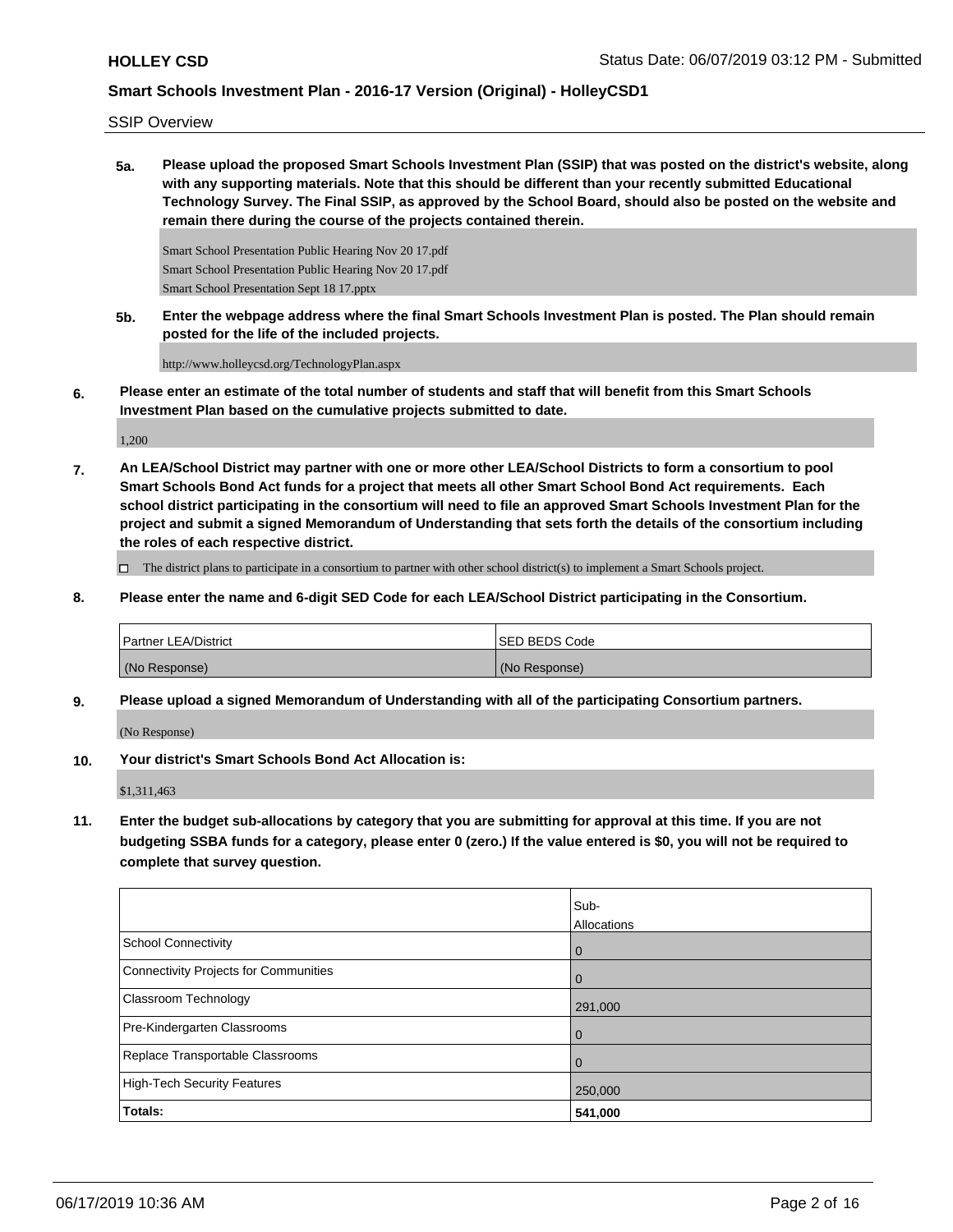School Connectivity

- **1. In order for students and faculty to receive the maximum benefit from the technology made available under the Smart Schools Bond Act, their school buildings must possess sufficient connectivity infrastructure to ensure that devices can be used during the school day. Smart Schools Investment Plans must demonstrate that:**
	- **• sufficient infrastructure that meets the Federal Communications Commission's 100 Mbps per 1,000 students standard currently exists in the buildings where new devices will be deployed, or**
	- **• is a planned use of a portion of Smart Schools Bond Act funds, or**
	- **• is under development through another funding source.**

**Smart Schools Bond Act funds used for technology infrastructure or classroom technology investments must increase the number of school buildings that meet or exceed the minimum speed standard of 100 Mbps per 1,000 students and staff within 12 months. This standard may be met on either a contracted 24/7 firm service or a "burstable" capability. If the standard is met under the burstable criteria, it must be:**

**1. Specifically codified in a service contract with a provider, and**

**2. Guaranteed to be available to all students and devices as needed, particularly during periods of high demand, such as computer-based testing (CBT) periods.**

**Please describe how your district already meets or is planning to meet this standard within 12 months of plan submission.**

(No Response)

**1a. If a district believes that it will be impossible to meet this standard within 12 months, it may apply for a waiver of this requirement, as described on the Smart Schools website. The waiver must be filed and approved by SED prior to submitting this survey.**

 $\Box$  By checking this box, you are certifying that the school district has an approved waiver of this requirement on file with the New York State Education Department.

### **2. Connectivity Speed Calculator (Required)**

|                         | l Number of<br>Students | Multiply by<br>100 Kbps | Divide by 1000 Current Speed<br>to Convert to<br>Required<br>l Speed in Mb | lin Mb           | Expected<br>Speed to be<br>Attained Within   Required<br>12 Months | <b>Expected Date</b><br>When<br>Speed Will be<br>Met |
|-------------------------|-------------------------|-------------------------|----------------------------------------------------------------------------|------------------|--------------------------------------------------------------------|------------------------------------------------------|
| <b>Calculated Speed</b> | (No<br>Response)        | (No Response)           | (No<br>Response)                                                           | (No<br>Response) | (No<br>Response)                                                   | (No<br>Response)                                     |

**3. Describe how you intend to use Smart Schools Bond Act funds for high-speed broadband and/or wireless connectivity projects in school buildings.**

(No Response)

**4. Describe the linkage between the district's District Instructional Technology Plan and the proposed projects. (There should be a link between your response to this question and your response to Question 1 in Part E. Curriculum and Instruction "What are the district's plans to use digital connectivity and technology to improve teaching and learning?)**

(No Response)

**5. If the district wishes to have students and staff access the Internet from wireless devices within the school building, or in close proximity to it, it must first ensure that it has a robust Wi-Fi network in place that has sufficient bandwidth to meet user demand.**

**Please describe how you have quantified this demand and how you plan to meet this demand.**

(No Response)

**6. As indicated on Page 5 of the guidance, the Office of Facilities Planning will have to conduct a preliminary review**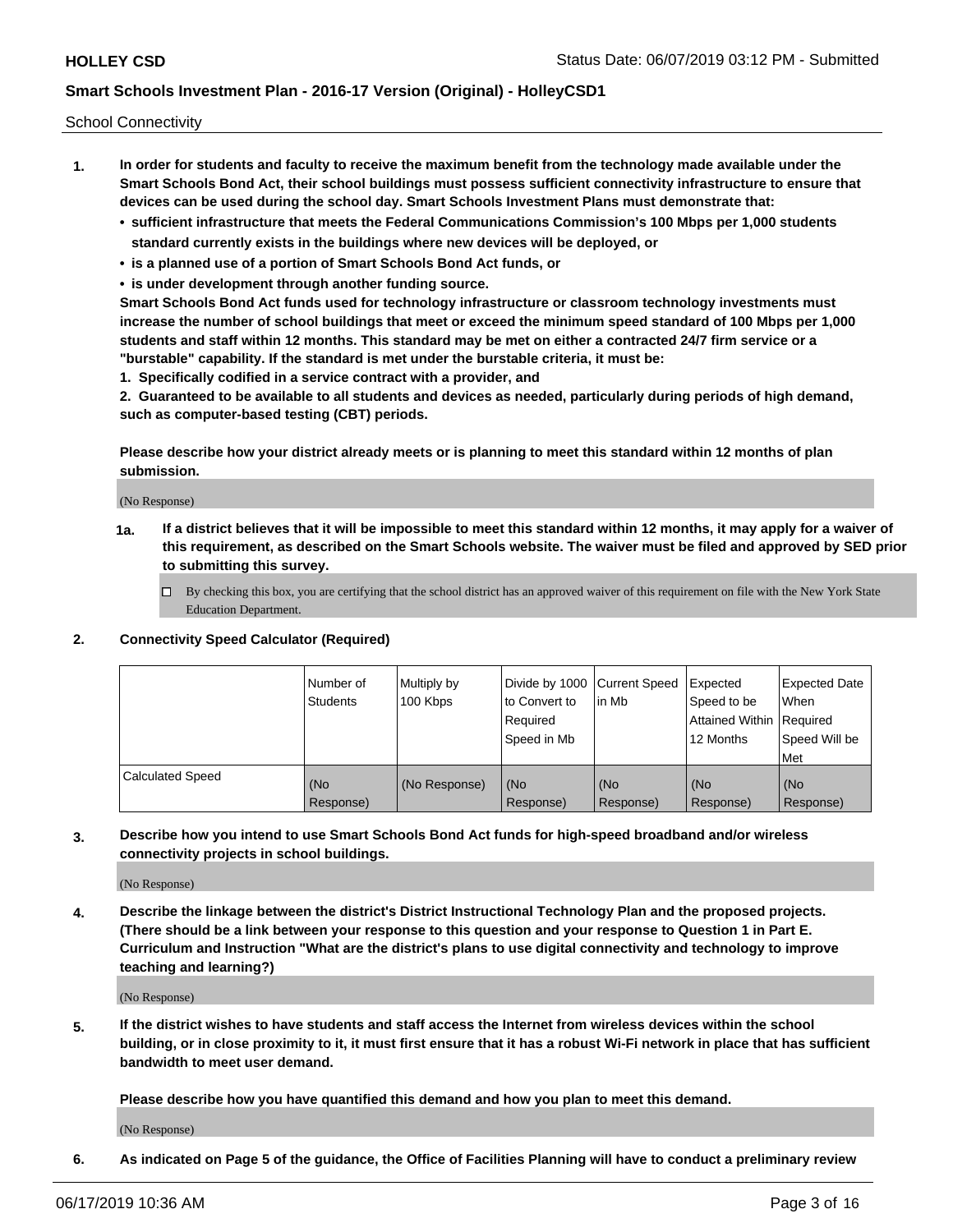School Connectivity

**of all capital projects, including connectivity projects.**

**Please indicate on a separate row each project number given to you by the Office of Facilities Planning.**

| Project Number |  |
|----------------|--|
|                |  |
|                |  |
|                |  |
| (No Response)  |  |
|                |  |
|                |  |
|                |  |

**7. Certain high-tech security and connectivity infrastructure projects may be eligible for an expedited review process as determined by the Office of Facilities Planning.**

**Was your project deemed eligible for streamlined review?**

(No Response)

**8. Include the name and license number of the architect or engineer of record.**

| Name          | License Number |
|---------------|----------------|
| (No Response) | (No Response)  |

**9. If you are submitting an allocation for School Connectivity complete this table. Note that the calculated Total at the bottom of the table must equal the Total allocation for this category that you entered in the SSIP Overview overall budget.** 

|                                            | Sub-              |
|--------------------------------------------|-------------------|
|                                            | <b>Allocation</b> |
| Network/Access Costs                       | (No Response)     |
| <b>Outside Plant Costs</b>                 | (No Response)     |
| School Internal Connections and Components | (No Response)     |
| <b>Professional Services</b>               | (No Response)     |
| Testing                                    | (No Response)     |
| <b>Other Upfront Costs</b>                 | (No Response)     |
| <b>Other Costs</b>                         | (No Response)     |
| Totals:                                    | 0                 |

**10. Please detail the type, quantity, per unit cost and total cost of the eligible items under each sub-category. This is especially important for any expenditures listed under the "Other" category. All expenditures must be eligible for tax-exempt financing to be reimbursed through the SSBA. Sufficient detail must be provided so that we can verify this is the case. If you have any questions, please contact us directly through smartschools@nysed.gov. NOTE: Wireless Access Points should be included in this category, not under Classroom Educational Technology, except those that will be loaned/purchased for nonpublic schools.**

| Select the allowable expenditure | Item to be purchased | Quantity      | Cost per Item | <b>Total Cost</b> |
|----------------------------------|----------------------|---------------|---------------|-------------------|
| type.                            |                      |               |               |                   |
| Repeat to add another item under |                      |               |               |                   |
| each type.                       |                      |               |               |                   |
| (No Response)                    | (No Response)        | (No Response) | (No Response) | (No Response)     |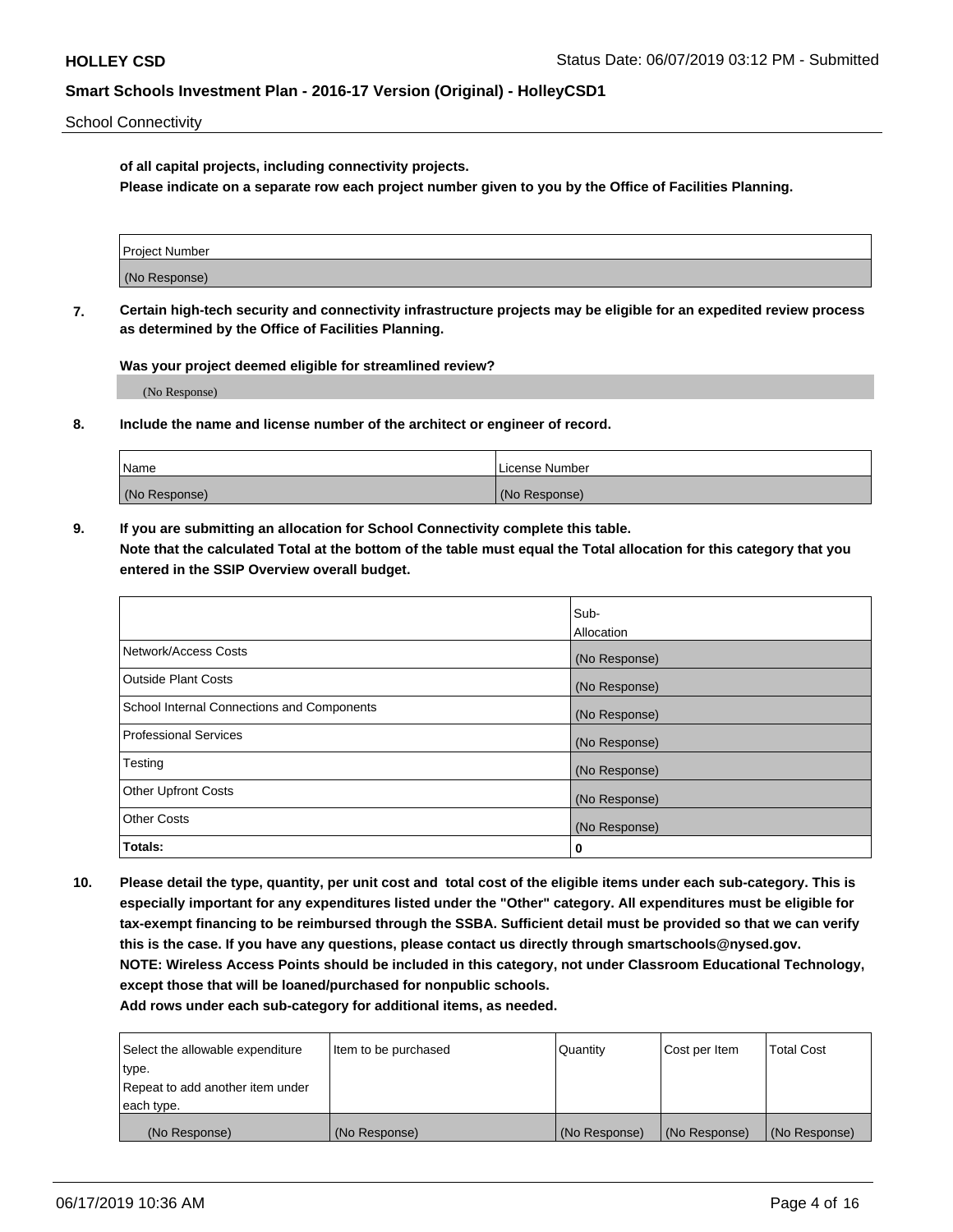Community Connectivity (Broadband and Wireless)

**1. Describe how you intend to use Smart Schools Bond Act funds for high-speed broadband and/or wireless connectivity projects in the community.**

(No Response)

**2. Please describe how the proposed project(s) will promote student achievement and increase student and/or staff access to the Internet in a manner that enhances student learning and/or instruction outside of the school day and/or school building.**

(No Response)

**3. Community connectivity projects must comply with all the necessary local building codes and regulations (building and related permits are not required prior to plan submission).**

 $\Box$  I certify that we will comply with all the necessary local building codes and regulations.

**4. Please describe the physical location of the proposed investment.**

(No Response)

**5. Please provide the initial list of partners participating in the Community Connectivity Broadband Project, along with their Federal Tax Identification (Employer Identification) number.**

| <b>Project Partners</b> | Federal ID#   |
|-------------------------|---------------|
| (No Response)           | (No Response) |

**6. If you are submitting an allocation for Community Connectivity, complete this table.**

**Note that the calculated Total at the bottom of the table must equal the Total allocation for this category that you entered in the SSIP Overview overall budget.**

|                                    | Sub-Allocation |
|------------------------------------|----------------|
| Network/Access Costs               | (No Response)  |
| <b>Outside Plant Costs</b>         | (No Response)  |
| <b>Tower Costs</b>                 | (No Response)  |
| <b>Customer Premises Equipment</b> | (No Response)  |
| <b>Professional Services</b>       | (No Response)  |
| Testing                            | (No Response)  |
| <b>Other Upfront Costs</b>         | (No Response)  |
| <b>Other Costs</b>                 | (No Response)  |
| Totals:                            | 0              |

**7. Please detail the type, quantity, per unit cost and total cost of the eligible items under each sub-category. This is especially important for any expenditures listed under the "Other" category. All expenditures must be capital-bond eligible to be reimbursed through the SSBA. If you have any questions, please contact us directly through smartschools@nysed.gov.**

| Select the allowable expenditure | Item to be purchased | Quantity      | Cost per Item | <b>Total Cost</b> |
|----------------------------------|----------------------|---------------|---------------|-------------------|
| type.                            |                      |               |               |                   |
| Repeat to add another item under |                      |               |               |                   |
| each type.                       |                      |               |               |                   |
| (No Response)                    | (No Response)        | (No Response) | (No Response) | (No Response)     |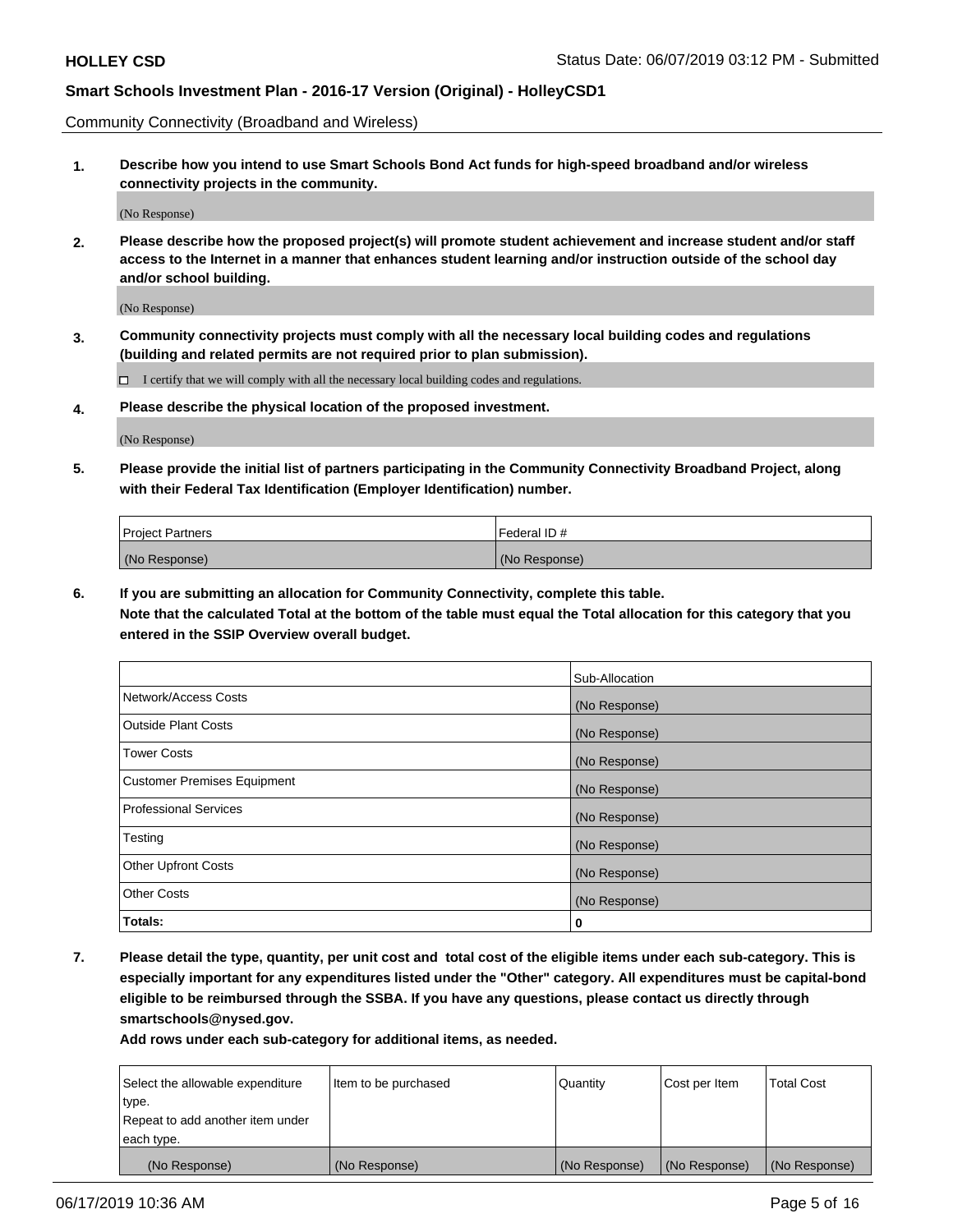#### Classroom Learning Technology

**1. In order for students and faculty to receive the maximum benefit from the technology made available under the Smart Schools Bond Act, their school buildings must possess sufficient connectivity infrastructure to ensure that devices can be used during the school day. Smart Schools Investment Plans must demonstrate that sufficient infrastructure that meets the Federal Communications Commission's 100 Mbps per 1,000 students standard currently exists in the buildings where new devices will be deployed, or is a planned use of a portion of Smart Schools Bond Act funds, or is under development through another funding source. Smart Schools Bond Act funds used for technology infrastructure or classroom technology investments must increase the number of school buildings that meet or exceed the minimum speed standard of 100 Mbps per 1,000 students and staff within 12 months. This standard may be met on either a contracted 24/7 firm service or a "burstable" capability. If the standard is met under the burstable criteria, it must be: 1. Specifically codified in a service contract with a provider, and**

**2. Guaranteed to be available to all students and devices as needed, particularly during periods of high demand, such as computer-based testing (CBT) periods.**

**Please describe how your district already meets or is planning to meet this standard within 12 months of plan submission.**

1. The recently completed infrastructure upgrade will provide internal bandwidth and reliable wireless coverage for all planned instructional devices K-12. The increase in coverage and density of wireless access points (quantity of 33 to 134), as well as the upgrade to the centralized wireless controller and wiring upgrade (cat 5e to cat 6), leverages the districts 1024 Mb internal and internet connections to support current and future demand.

- **1a. If a district believes that it will be impossible to meet this standard within 12 months, it may apply for a waiver of this requirement, as described on the Smart Schools website. The waiver must be filed and approved by SED prior to submitting this survey.**
	- □ By checking this box, you are certifying that the school district has an approved waiver of this requirement on file with the New York State Education Department.

### **2. Connectivity Speed Calculator (Required)**

|                         | Number of<br><b>Students</b> | Multiply by<br>100 Kbps | Divide by 1000 Current Speed<br>to Convert to<br>l Reauired<br>Speed in Mb | lin Mb | Expected<br>Speed to be<br>Attained Within   Required<br>12 Months | <b>Expected Date</b><br>When<br>Speed Will be<br>Met |
|-------------------------|------------------------------|-------------------------|----------------------------------------------------------------------------|--------|--------------------------------------------------------------------|------------------------------------------------------|
| <b>Calculated Speed</b> | 1.085                        | 108,500                 | 109                                                                        | 1024   | 1024                                                               | Met                                                  |

**3. If the district wishes to have students and staff access the Internet from wireless devices within the school building, or in close proximity to it, it must first ensure that it has a robust Wi-Fi network in place that has sufficient bandwidth to meet user demand.**

**Please describe how you have quantified this demand and how you plan to meet this demand.**

The recent and future enhancements to the wireless network encompasse an upgrade to our centralized wireless controller, installation of new upgraded access points in every instructional area, and an upgrade to existing wiring. The district has gone from 33 access points to a total of 134. Each access point now supports 802.11ac Wave 2. In addition we upgraded our wired backbone from cat 5e to cat6 wiring. These upgrades will allow us to fully realize the benefits of our exiting 1 Gb. external connection.

**4. All New York State public school districts are required to complete and submit an Instructional Technology Plan survey to the New York State Education Department in compliance with Section 753 of the Education Law and per Part 100.12 of the Commissioner's Regulations.**

**Districts that include educational technology purchases as part of their Smart Schools Investment Plan must have a submitted and approved Instructional Technology Plan survey on file with the New York State Education Department.**

By checking this box, you are certifying that the school district has an approved Instructional Technology Plan survey on file with the New York State Education Department.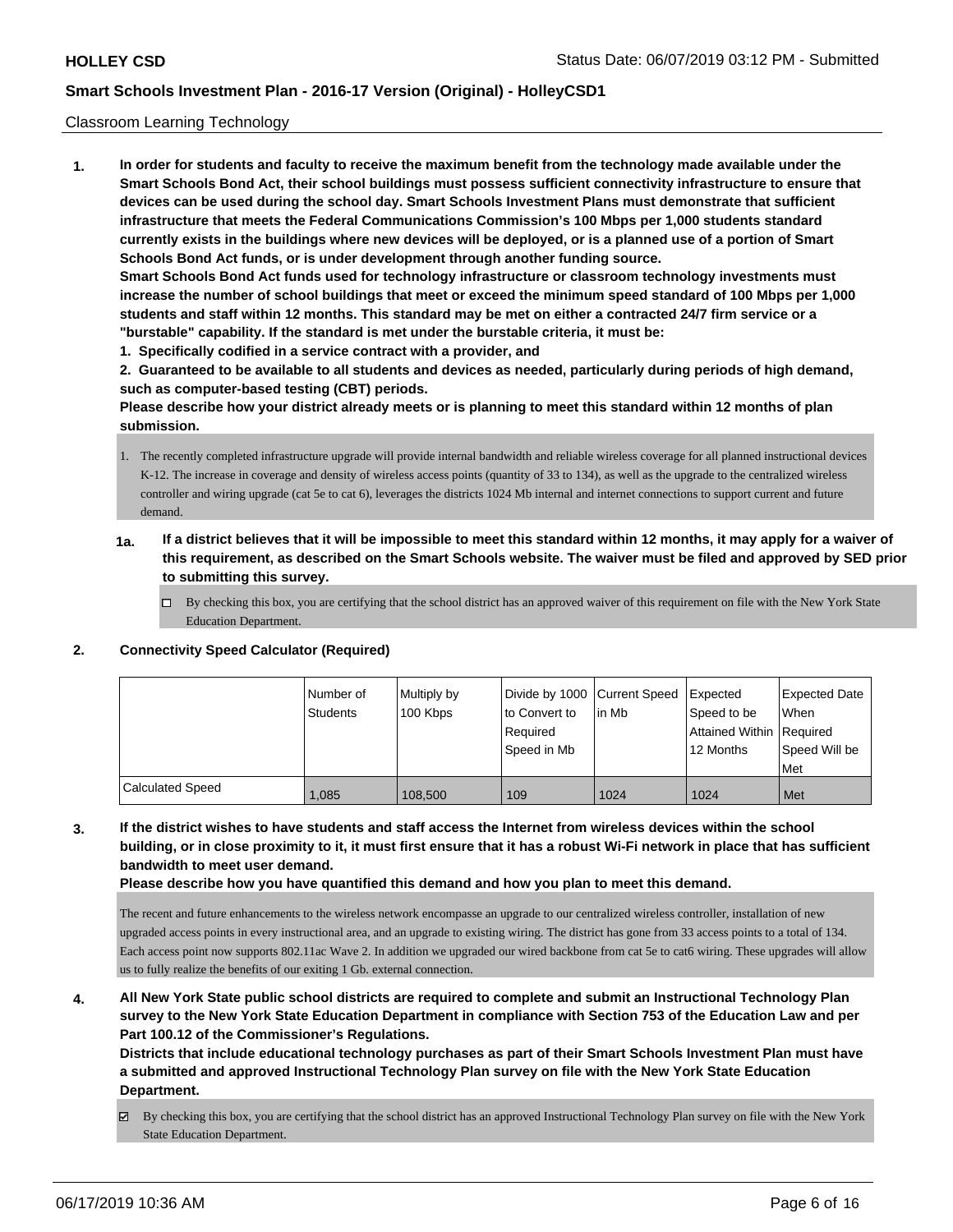#### Classroom Learning Technology

**5. Describe the devices you intend to purchase and their compatibility with existing or planned platforms or systems. Specifically address the adequacy of each facility's electrical, HVAC and other infrastructure necessary to install and support the operation of the planned technology.**

Devices: Tablets, Laptops, Interactive Displays, and Mobile device carts;

Compatibility: All computing devices will be compatible with the districts existing network environment and the districts implementation of Office 365;

The recent implementation of an upgraded wireless backbone, allows for pervasive wireless in all classrooms for all district wireless devices;

Facilities: All classrooms have sufficient power outlets available for mobile carts. The carts that will be purchased provide Smart Charging Technology: Load-sensing technology directs charging power when and where it's needed most, so each notebook is charged as quickly as possible. In addition, the cart phases the power of the notebook outlets over multiple banks (6 - 30 unit carts), preventing breaker from tripping on start up of charging. All notebook outlets are powered up in groups of five after the turn-on delay and will remain powered up until an over-temperature fault, circuit breaker trip, AC cord removal, charging or managing the next bank, auxiliary outlet is used or site power is removed. Server room locations all have redundant cooling systems, UPS systems and generated power.

#### **6. Describe how the proposed technology purchases will:**

- **> enhance differentiated instruction;**
- **> expand student learning inside and outside the classroom;**
- **> benefit students with disabilities and English language learners; and**
- **> contribute to the reduction of other learning gaps that have been identified within the district.**

**The expectation is that districts will place a priority on addressing the needs of students who struggle to succeed in a rigorous curriculum. Responses in this section should specifically address this concern and align with the district's Instructional Technology Plan (in particular Question 2 of E. Curriculum and Instruction: "Does the district's instructional technology plan address the needs of students with disabilities to ensure equitable access to instruction, materials and assessments?" and Question 3 of the same section: "Does the district's instructional technology plan address the provision of assistive technology specifically for students with disabilities to ensure access to and participation in the general curriculum?"**

Currently, the Holley CSD contracts with Monroe 2-Orleans BOCES for assistive technology services and assistive technology loaner services. Assistive technology services are available to all students with disabilities, and each special education teacher is allotted a block of service hours (per year) with the BOCES assistive technology specialist. This model allows the teacher to consult and make instructional decisions with the specialist regarding any student on their case load. If the Holley CSD determines that a student needs specific assistive technology or will need assistive technology services at a higher level, individual assistive technology services will be added to the students IEP and the district contracts with BOCES for individual services.

With a Universal Design mindset, teachers and administrators will utilize the additional devices will ensure that students PreK-12 have access to the appropriate tools and instructional systems that they need to be successful. In addition, resources will be available to accommodate students with special learning needs, as well as students needing ELL services. The district will continue to integrate appropriate eResources that enhance instructional rigor while also providing built-in scaffolding to differentiate and personalize learning experiences. These include devices that allow for text-to-speech and speech-to-text, picture dictionaries, integrated translators, word prediction software, online thesauruses, etc. Professional development for all general classroom, special education, ELL, and support-area teachers will occur on a regular basis and adapt to the needs of the students and educators. The use of an instructional technology coach will further provide support with planning tech-based, differentiated lessons and when integrating resources and tools into the curriculum. With additional access to devices, students will be able to pursue learning opportunities through means outside of the walls of their school, including connecting with experts, utilizing online resources, and possibly earning credit through online courses.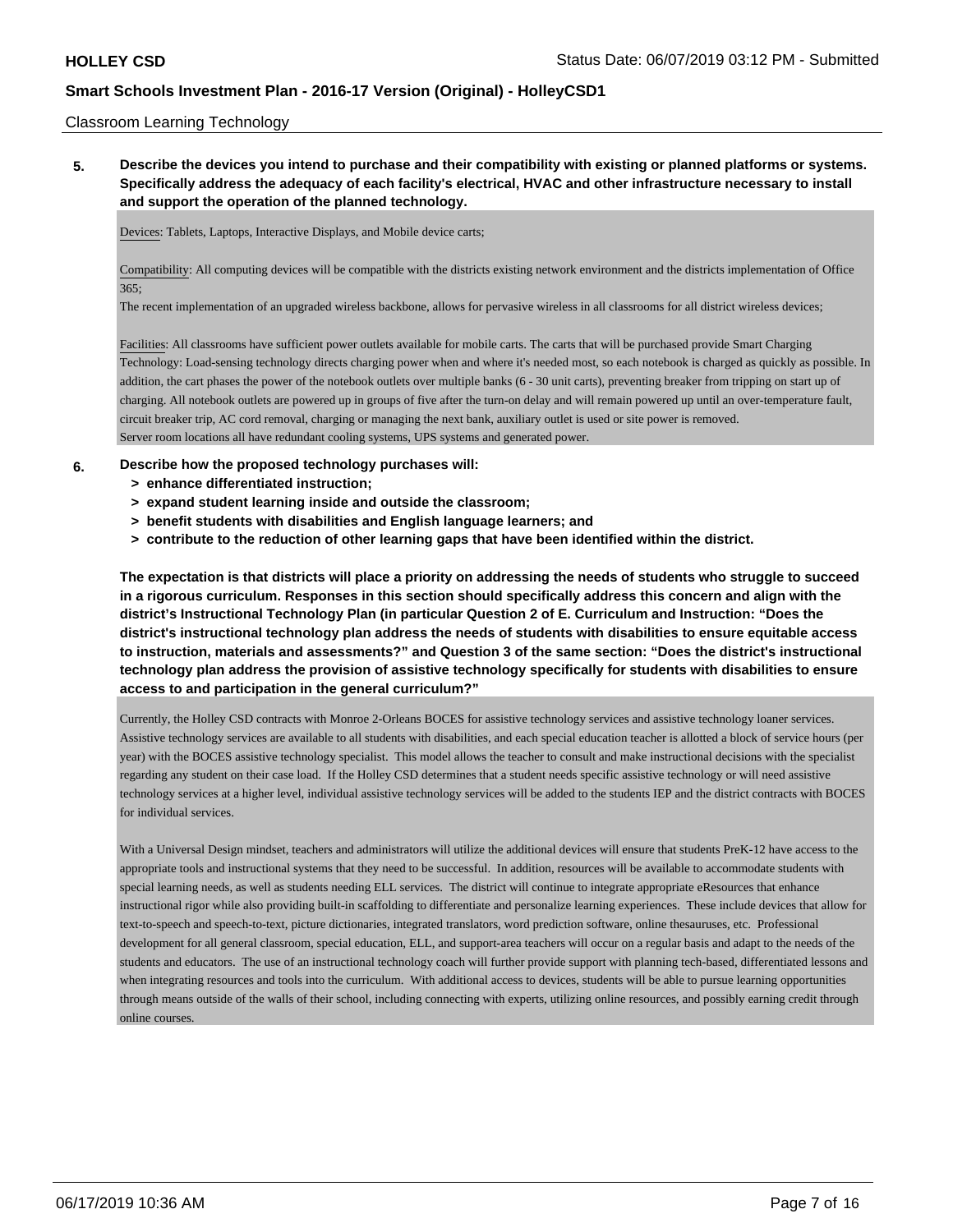#### Classroom Learning Technology

## **7. Where appropriate, describe how the proposed technology purchases will enhance ongoing communication with parents and other stakeholders and help the district facilitate technology-based regional partnerships, including distance learning and other efforts.**

The Holley CSD utilizes a Parent Portal in the SchoolTool SIS to communicate with parents about attendance, assignments, grades, and discipline. In addition, the district uses social media accounts on FaceBook and Twitter, the district website, and an Emergency Broadcast System to share information with parents and the community about school-wide and local events. The proposed technology purchases will allow the district to connect, communicate, and collaborate with both families and the community more efficiently and meaningfully. With increased access to digital tools, students will be able to publish and share examples of the learning with a wider and more authentic audience, all while increasing engagement, rigor, and higher-order thinking skills. Rather than simply being consumers of the content, they can be creators. Through blended learning models, instructional materials will be accessible both inside and outside of the school walls, providing alternative ways for students to engage with the class material. With the addition of Office 365 and an LMS, both staff and students also will have the opportunity to share documents and collaborate with peers.

### **8. Describe the district's plan to provide professional development to ensure that administrators, teachers and staff can employ the technology purchased to enhance instruction successfully.**

**Note: This response should be aligned and expanded upon in accordance with your district's response to Question 1 of F. Professional Development of your Instructional Technology Plan: "Please provide a summary of professional development offered to teachers and staff, for the time period covered by this plan, to support technology to enhance teaching and learning. Please include topics, audience and method of delivery within your summary."**

Holley CSDs professional development plan is a live document that adapts to the needs of the faculty and staff. The district typically utilizes both surveys and group feedback to determine the content and level of differentiation needed for instructional technology professional development, prior to planning. Trainings occur in whole-group, team/department, small group, and 1:1 sessions. Options for self-paced, online learning opportunities are currently being researched.

The goal of all district professional development is to help develop a common vocabulary among faculty and staff, encourage collaboration, and promote the integration of technology to create meaningful learning experiences for students. The focus of our professional development is focused on these key areas:

- Integrating the ISTE Standards for Students to enhance curriculum and better prepare students for college and career
- Rethinking lessons to incorporate more student-centered, collaborative learning activities
- Leveraging technology and digital tools to support all learners in the classroom
- Using Office 365 and other tools to increase collaboration among faculty, staff, students, and administration
- Utilizing digital formative assessment tools to provide instant feedback for both students and teachers
- Increasing home-school communication with digital tools
- **9. Districts must contact the SUNY/CUNY teacher preparation program that supplies the largest number of the district's new teachers to request advice on innovative uses and best practices at the intersection of pedagogy and educational technology.**
	- $\boxtimes$  By checking this box, you certify that you have contacted the SUNY/CUNY teacher preparation program that supplies the largest number of your new teachers to request advice on these issues.

#### **9a. Please enter the name of the SUNY or CUNY Institution that you contacted.**

SUNY Brockport

**9b. Enter the primary Institution phone number.**

585-395-2258

**9c. Enter the name of the contact person with whom you consulted and/or will be collaborating with on innovative uses of technology and best practices.**

Dr. Thomas J. Hernandez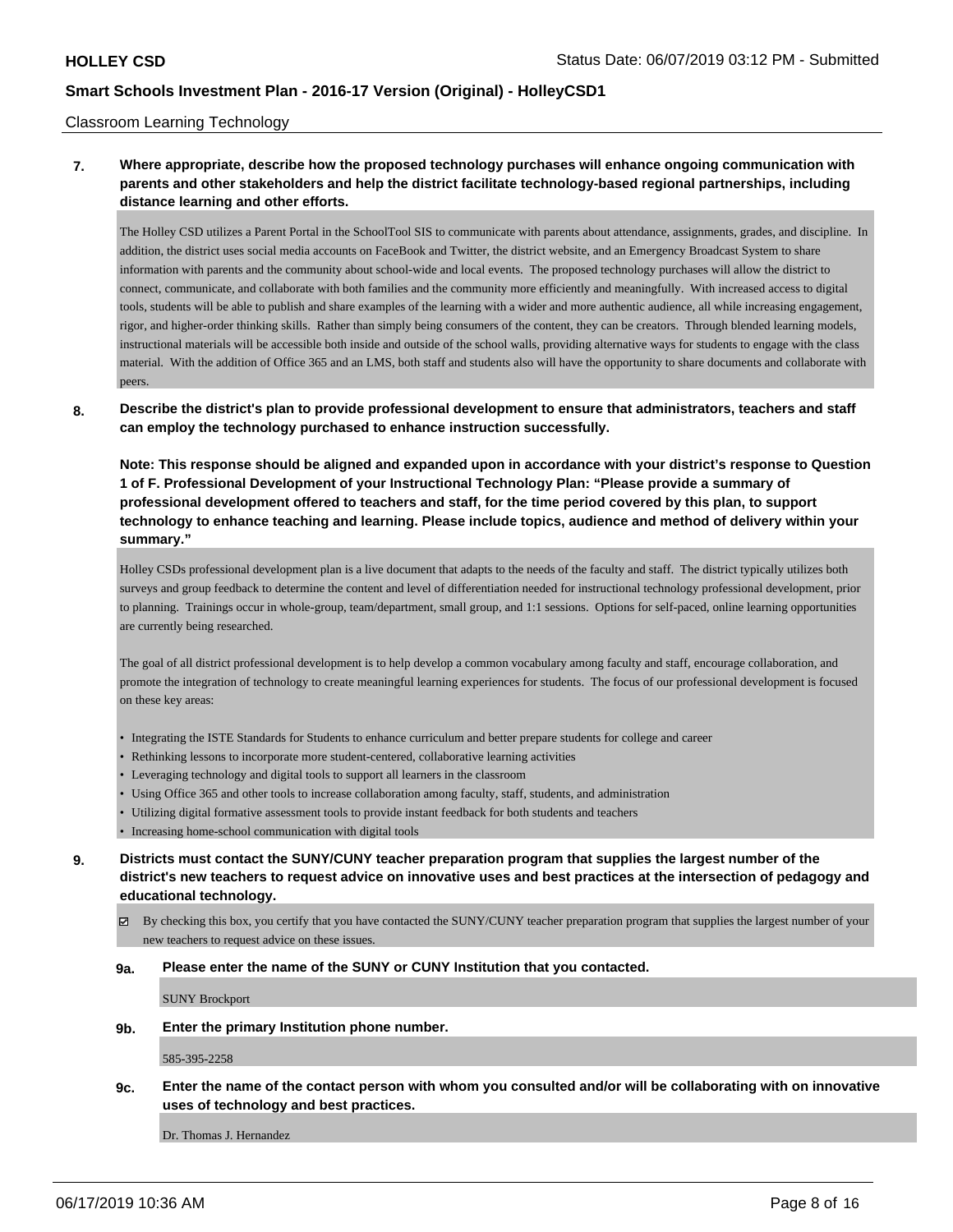#### Classroom Learning Technology

**10. A district whose Smart Schools Investment Plan proposes the purchase of technology devices and other hardware must account for nonpublic schools in the district.**

**Are there nonpublic schools within your school district?**

- □ Yes
- $\boxtimes$  No
- **11. Nonpublic Classroom Technology Loan Calculator**

**The Smart Schools Bond Act provides that any Classroom Learning Technology purchases made using Smart Schools funds shall be lent, upon request, to nonpublic schools in the district. However, no school district shall be required to loan technology in amounts greater than the total obtained and spent on technology pursuant to the Smart Schools Bond Act and the value of such loan may not exceed the total of \$250 multiplied by the nonpublic school enrollment in the base year at the time of enactment.**

**See:**

**http://www.p12.nysed.gov/mgtserv/smart\_schools/docs/Smart\_Schools\_Bond\_Act\_Guidance\_04.27.15\_Final.pdf.**

|                                     | 1. Classroom<br>Technology<br>Sub-allocation | l 2. Public<br>l Enrollment<br>$(2014 - 15)$ | 3. Nonpublic<br>Enrollment<br>$(2014-15)$ | l 4. Sum of<br>Public and<br>Nonpublic<br>Enrollment | 15. Total Per<br>Pupil Sub-<br>lallocation | 6. Total<br>Nonpublic Loan<br>Amount                                                          |
|-------------------------------------|----------------------------------------------|----------------------------------------------|-------------------------------------------|------------------------------------------------------|--------------------------------------------|-----------------------------------------------------------------------------------------------|
| Calculated Nonpublic Loan<br>Amount |                                              |                                              |                                           |                                                      |                                            | (No Response)   (No Response)   (No Response)   (No Response)   (No Response)   (No Response) |

**12. To ensure the sustainability of technology purchases made with Smart Schools funds, districts must demonstrate a long-term plan to maintain and replace technology purchases supported by Smart Schools Bond Act funds. This sustainability plan shall demonstrate a district's capacity to support recurring costs of use that are ineligible for Smart Schools Bond Act funding such as device maintenance, technical support, Internet and wireless fees, maintenance of hotspots, staff professional development, building maintenance and the replacement of incidental items. Further, such a sustainability plan shall include a long-term plan for the replacement of purchased devices and equipment at the end of their useful life with other funding sources.**

By checking this box, you certify that the district has a sustainability plan as described above.

**13. Districts must ensure that devices purchased with Smart Schools Bond funds will be distributed, prepared for use, maintained and supported appropriately. Districts must maintain detailed device inventories in accordance with generally accepted accounting principles.**

 $\boxtimes$  By checking this box, you certify that the district has a distribution and inventory management plan and system in place.

**14. If you are submitting an allocation for Classroom Learning Technology complete this table. Note that the calculated Total at the bottom of the table must equal the Total allocation for this category that you entered in the SSIP Overview overall budget.**

| <b>Totals:</b>           | 291,000        |
|--------------------------|----------------|
| <b>Other Costs</b>       | 15,200         |
| <b>Tablet Computers</b>  | 20,000         |
| Laptop Computers         | 95,800         |
| <b>Desktop Computers</b> | (No Response)  |
| <b>Computer Servers</b>  | (No Response)  |
| Interactive Whiteboards  | 160,000        |
|                          | Sub-Allocation |
|                          |                |

**15. Please detail the type, quantity, per unit cost and total cost of the eligible items under each sub-category. This is**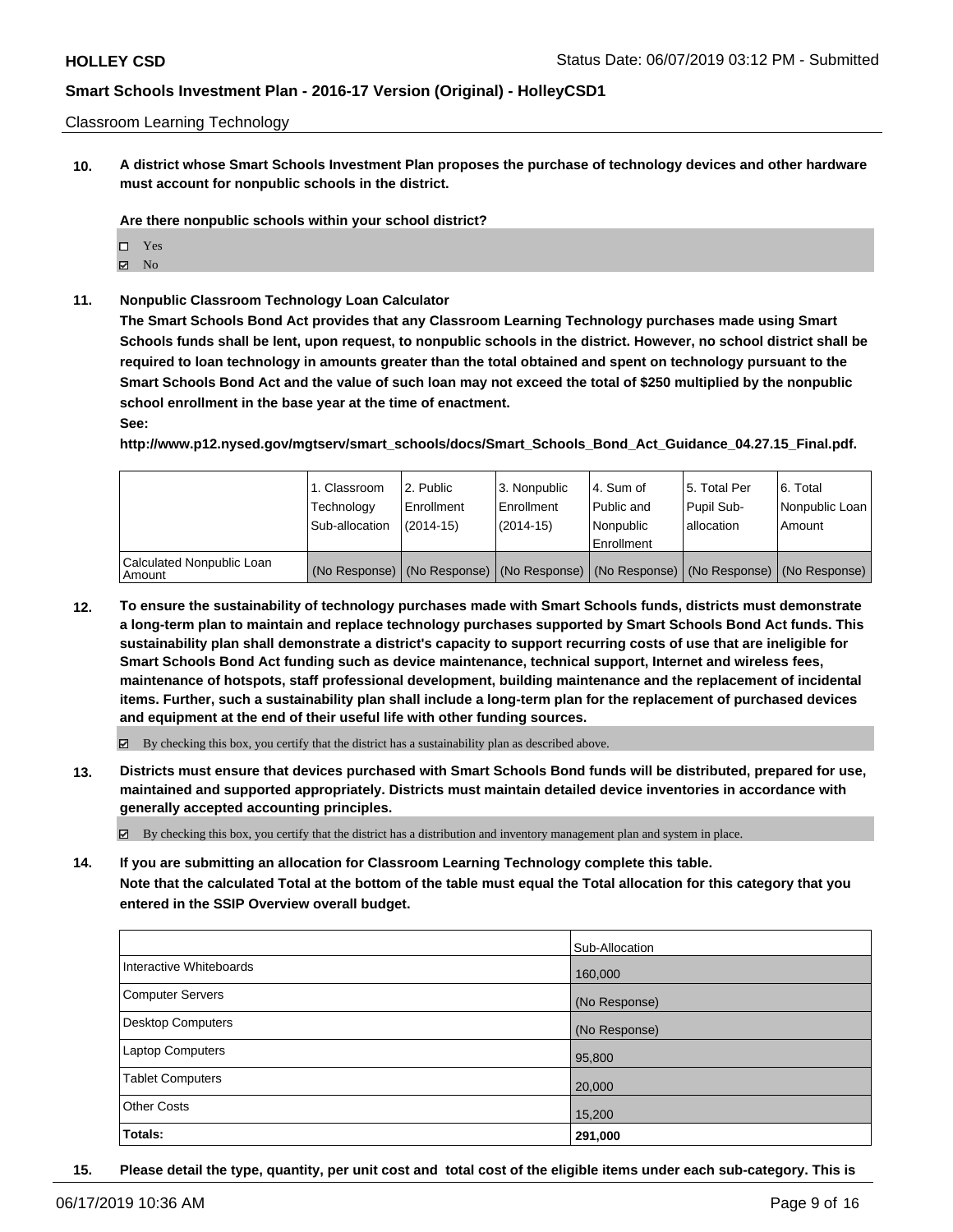### Classroom Learning Technology

**especially important for any expenditures listed under the "Other" category. All expenditures must be capital-bond eligible to be reimbursed through the SSBA. If you have any questions, please contact us directly through smartschools@nysed.gov.**

**Please specify in the "Item to be Purchased" field which specific expenditures and items are planned to meet the district's nonpublic loan requirement, if applicable.**

**NOTE: Wireless Access Points that will be loaned/purchased for nonpublic schools should ONLY be included in this category, not under School Connectivity, where public school districts would list them. Add rows under each sub-category for additional items, as needed.**

| Select the allowable expenditure | I Item to be Purchased | Quantity | Cost per Item | <b>Total Cost</b> |
|----------------------------------|------------------------|----------|---------------|-------------------|
| type.                            |                        |          |               |                   |
| Repeat to add another item under |                        |          |               |                   |
| each type.                       |                        |          |               |                   |
| Interactive Whiteboards          | RecordEx 70            | 33       | 4,849         | 160,000           |
| <b>Laptop Computers</b>          | lenovo laptop          | 170      | 563           | 95,800            |
| <b>Tablet Computers</b>          | tablet                 | 50       | 400           | 20,000            |
| <b>Other Costs</b>               | laptop/tablet carts    | 8        | 1,900         | 15,200            |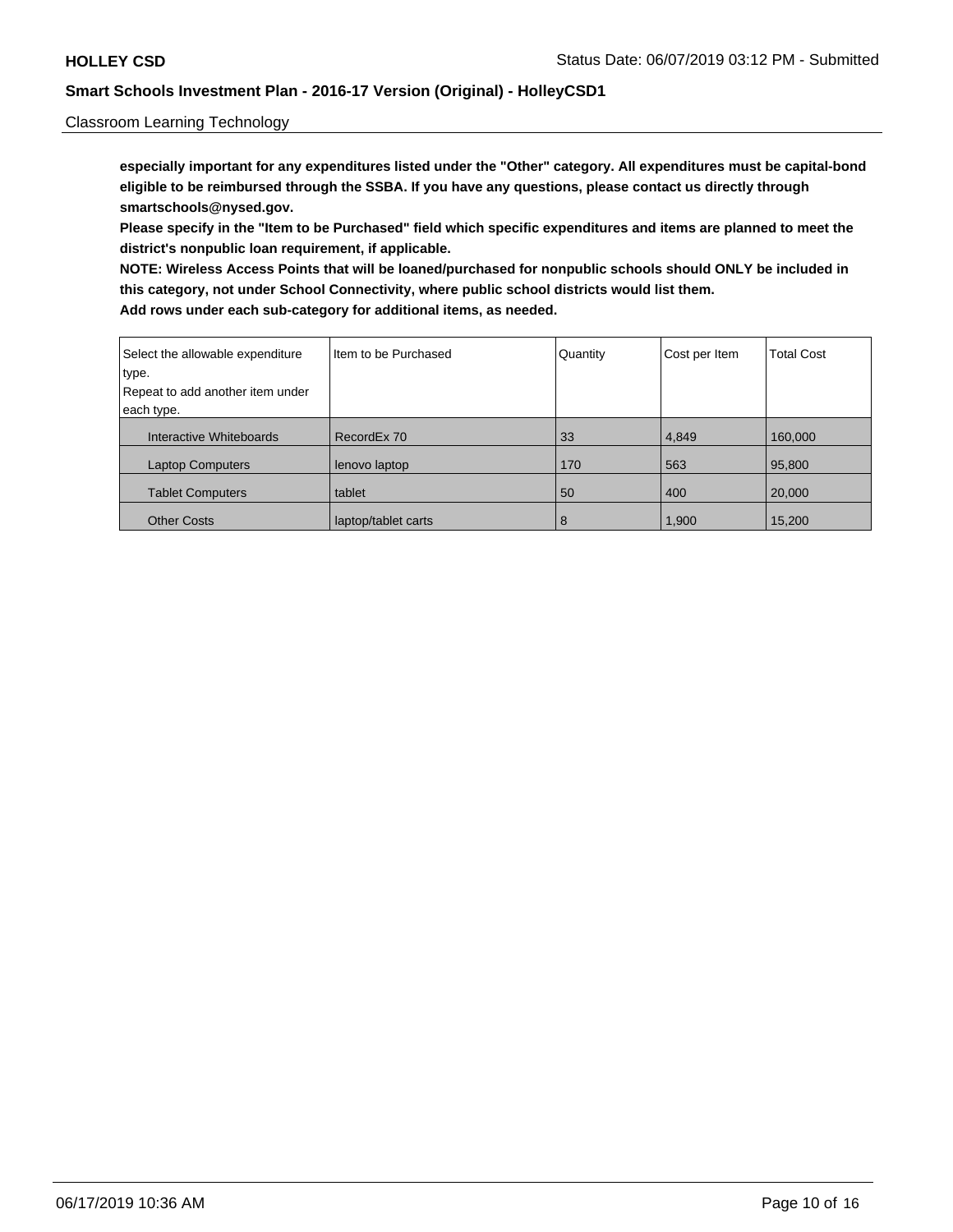#### Pre-Kindergarten Classrooms

**1. Provide information regarding how and where the district is currently serving pre-kindergarten students and justify the need for additional space with enrollment projections over 3 years.**

(No Response)

- **2. Describe the district's plan to construct, enhance or modernize education facilities to accommodate prekindergarten programs. Such plans must include:**
	- **Specific descriptions of what the district intends to do to each space;**
	- **An affirmation that pre-kindergarten classrooms will contain a minimum of 900 square feet per classroom;**
	- **The number of classrooms involved;**
	- **The approximate construction costs per classroom; and**
	- **Confirmation that the space is district-owned or has a long-term lease that exceeds the probable useful life of the improvements.**

(No Response)

**3. Smart Schools Bond Act funds may only be used for capital construction costs. Describe the type and amount of additional funds that will be required to support ineligible ongoing costs (e.g. instruction, supplies) associated with any additional pre-kindergarten classrooms that the district plans to add.**

(No Response)

**4. All plans and specifications for the erection, repair, enlargement or remodeling of school buildings in any public school district in the State must be reviewed and approved by the Commissioner. Districts that plan capital projects using their Smart Schools Bond Act funds will undergo a Preliminary Review Process by the Office of Facilities Planning.**

**Please indicate on a separate row each project number given to you by the Office of Facilities Planning.**

| Project Number |  |
|----------------|--|
| (No Response)  |  |
|                |  |

**5. If you have made an allocation for Pre-Kindergarten Classrooms, complete this table.**

**Note that the calculated Total at the bottom of the table must equal the Total allocation for this category that you entered in the SSIP Overview overall budget.**

|                                          | Sub-Allocation |
|------------------------------------------|----------------|
| Construct Pre-K Classrooms               | (No Response)  |
| Enhance/Modernize Educational Facilities | (No Response)  |
| <b>Other Costs</b>                       | (No Response)  |
| Totals:                                  | 0              |

**6. Please detail the type, quantity, per unit cost and total cost of the eligible items under each sub-category. This is especially important for any expenditures listed under the "Other" category. All expenditures must be capital-bond eligible to be reimbursed through the SSBA. If you have any questions, please contact us directly through smartschools@nysed.gov.**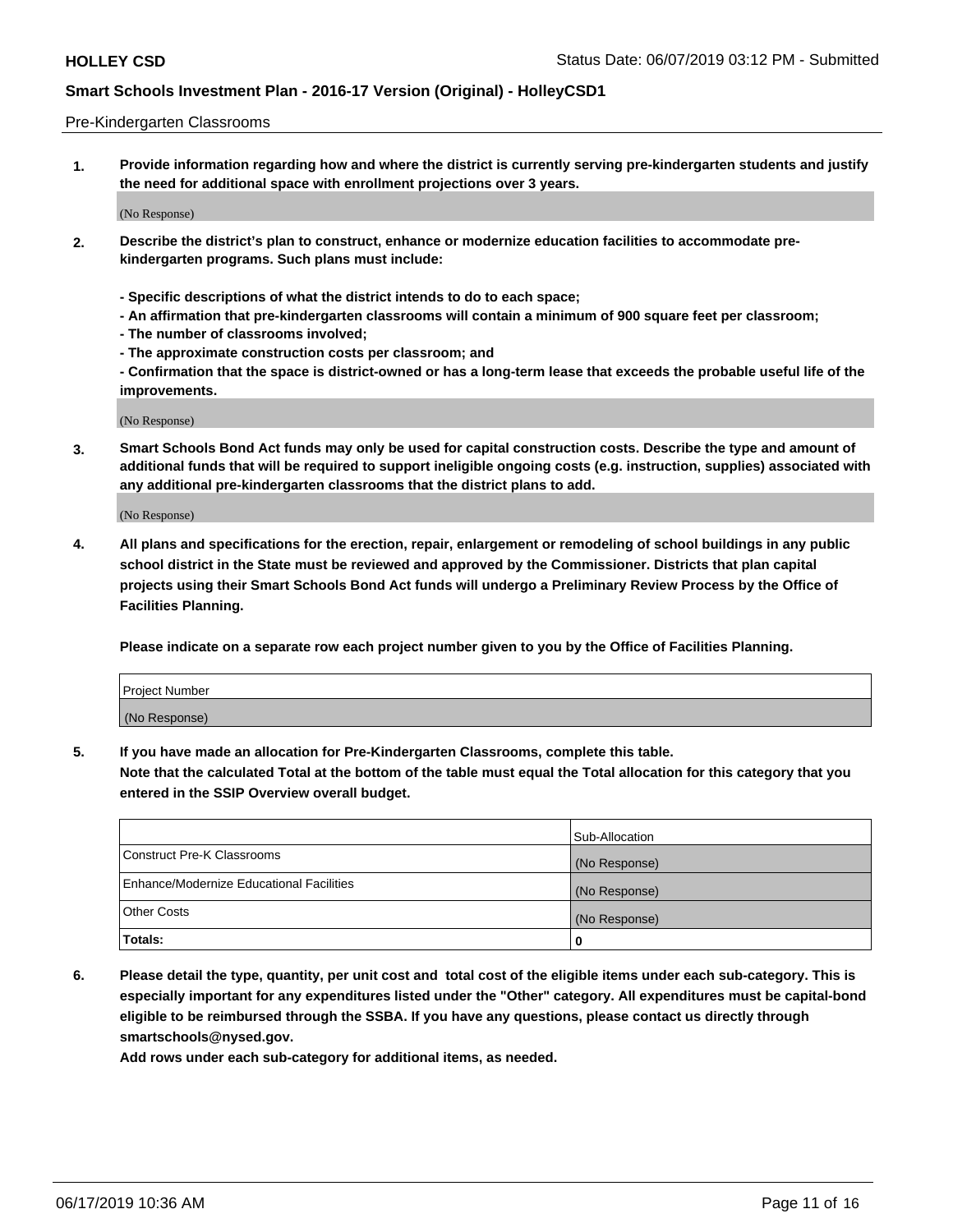Pre-Kindergarten Classrooms

| Select the allowable expenditure | Item to be purchased | Quantity      | Cost per Item | <b>Total Cost</b> |
|----------------------------------|----------------------|---------------|---------------|-------------------|
| type.                            |                      |               |               |                   |
| Repeat to add another item under |                      |               |               |                   |
| each type.                       |                      |               |               |                   |
| (No Response)                    | (No Response)        | (No Response) | (No Response) | (No Response)     |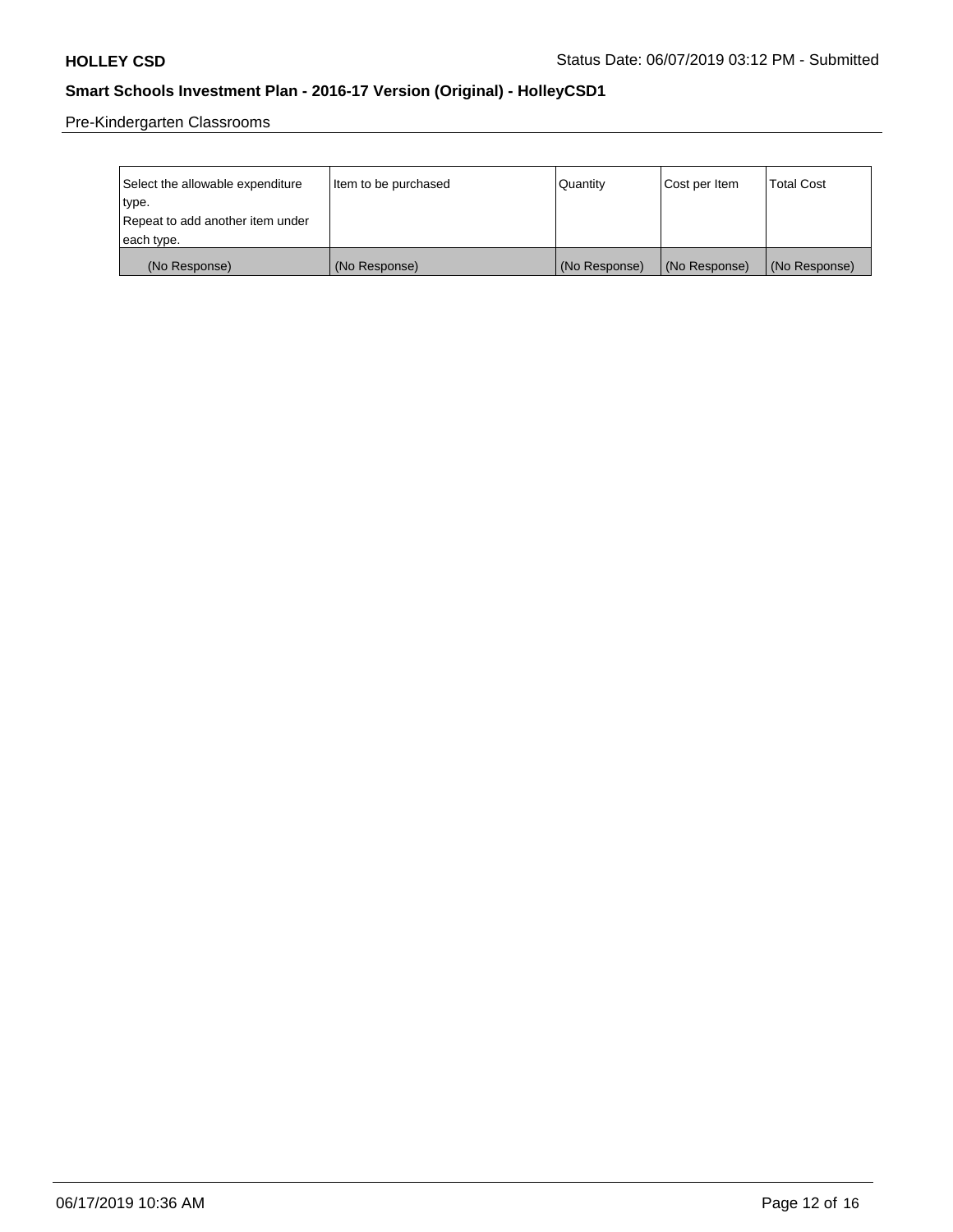Replace Transportable Classrooms

**1. Describe the district's plan to construct, enhance or modernize education facilities to provide high-quality instructional space by replacing transportable classrooms.**

(No Response)

**2. All plans and specifications for the erection, repair, enlargement or remodeling of school buildings in any public school district in the State must be reviewed and approved by the Commissioner. Districts that plan capital projects using their Smart Schools Bond Act funds will undergo a Preliminary Review Process by the Office of Facilities Planning.**

**Please indicate on a separate row each project number given to you by the Office of Facilities Planning.**

| Project Number |  |
|----------------|--|
|                |  |
|                |  |
|                |  |
|                |  |
| (No Response)  |  |
|                |  |
|                |  |
|                |  |

**3. For large projects that seek to blend Smart Schools Bond Act dollars with other funds, please note that Smart Schools Bond Act funds can be allocated on a pro rata basis depending on the number of new classrooms built that directly replace transportable classroom units.**

**If a district seeks to blend Smart Schools Bond Act dollars with other funds describe below what other funds are being used and what portion of the money will be Smart Schools Bond Act funds.**

(No Response)

**4. If you have made an allocation for Replace Transportable Classrooms, complete this table. Note that the calculated Total at the bottom of the table must equal the Total allocation for this category that you entered in the SSIP Overview overall budget.**

|                                                | Sub-Allocation |
|------------------------------------------------|----------------|
| Construct New Instructional Space              | (No Response)  |
| Enhance/Modernize Existing Instructional Space | (No Response)  |
| <b>Other Costs</b>                             | (No Response)  |
| Totals:                                        | 0              |

**5. Please detail the type, quantity, per unit cost and total cost of the eligible items under each sub-category. This is especially important for any expenditures listed under the "Other" category. All expenditures must be capital-bond eligible to be reimbursed through the SSBA. If you have any questions, please contact us directly through smartschools@nysed.gov.**

| Select the allowable expenditure | Item to be purchased | l Quantitv    | Cost per Item | <b>Total Cost</b> |
|----------------------------------|----------------------|---------------|---------------|-------------------|
| type.                            |                      |               |               |                   |
| Repeat to add another item under |                      |               |               |                   |
| each type.                       |                      |               |               |                   |
| (No Response)                    | (No Response)        | (No Response) | (No Response) | (No Response)     |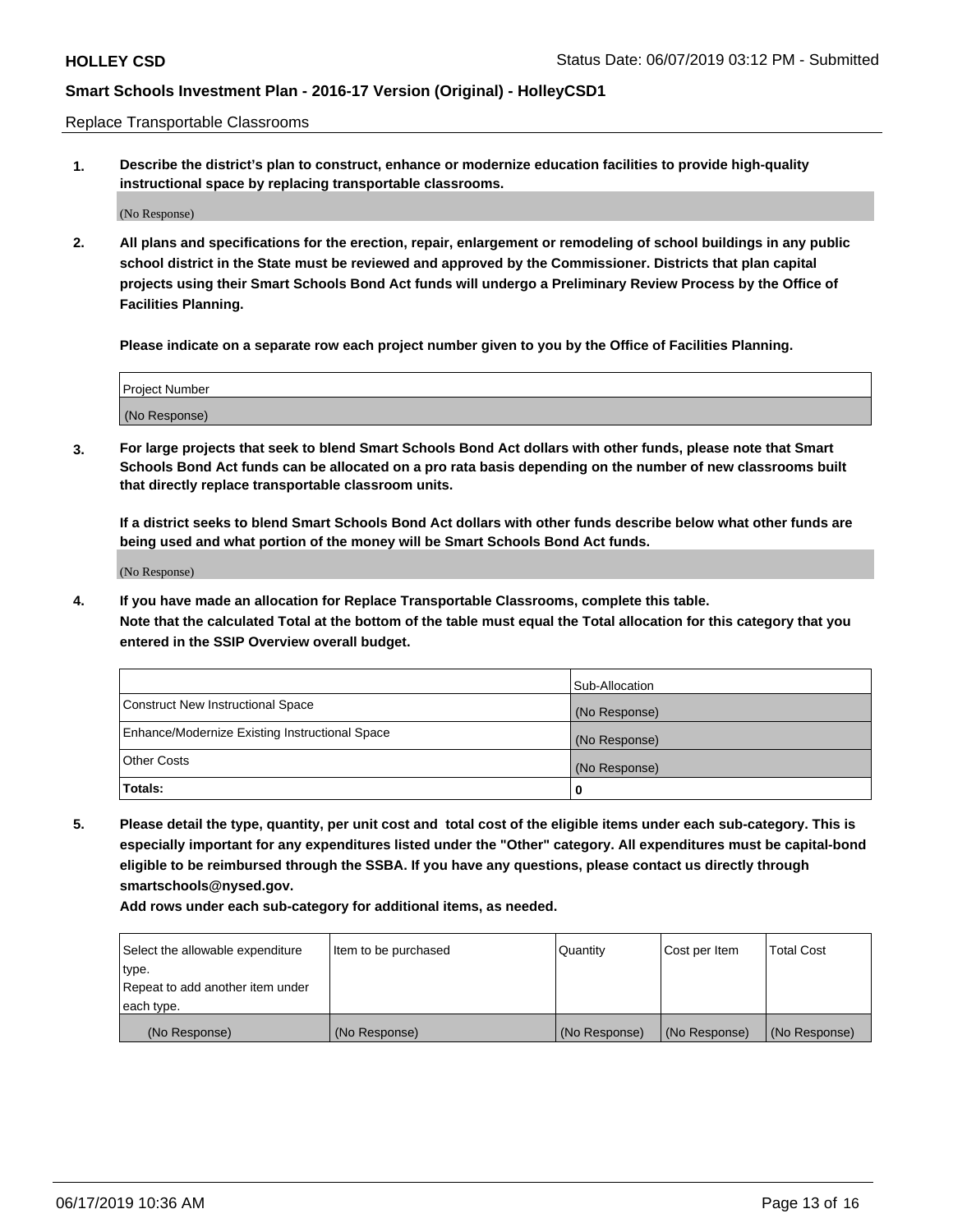High-Tech Security Features

## **1. Describe how you intend to use Smart Schools Bond Act funds to install high-tech security features in school buildings and on school campuses.**

The District currently has two outdated video management systems. Our plan is to upgrade and put the District on one platform by installing Avigilon video management system. This would include purchasing 90 licenses and 2-60 terabit video services, one per elementary and one per high school. In addition, the District has recognized some 'dead spots' on the interior and exterior of both buildings and would purchase additional cameras.

**2. All plans and specifications for the erection, repair, enlargement or remodeling of school buildings in any public school district in the State must be reviewed and approved by the Commissioner. Districts that plan capital projects using their Smart Schools Bond Act funds will undergo a Preliminary Review Process by the Office of Facilities Planning.** 

**Please indicate on a separate row each project number given to you by the Office of Facilities Planning.**

Project Number 45-07-04-04-7-999-001

- **3. Was your project deemed eligible for streamlined Review?**
	- □ Yes
	- $\boxtimes$  No
- **4. Include the name and license number of the architect or engineer of record.**

| Name             | License Number |
|------------------|----------------|
| Victor Tomaselli | 17193          |

**5. If you have made an allocation for High-Tech Security Features, complete this table. Note that the calculated Total at the bottom of the table must equal the Total allocation for this category that you entered in the SSIP Overview overall budget.**

|                                                      | Sub-Allocation |
|------------------------------------------------------|----------------|
| Capital-Intensive Security Project (Standard Review) | (No Response)  |
| <b>Electronic Security System</b>                    | 250,000        |
| <b>Entry Control System</b>                          | (No Response)  |
| Approved Door Hardening Project                      | (No Response)  |
| <b>Other Costs</b>                                   | (No Response)  |
| Totals:                                              | 250,000        |

**6. Please detail the type, quantity, per unit cost and total cost of the eligible items under each sub-category. This is especially important for any expenditures listed under the "Other" category. All expenditures must be capital-bond eligible to be reimbursed through the SSBA. If you have any questions, please contact us directly through smartschools@nysed.gov.**

|        | Select the allowable expenditure  | Item to be purchased    | Quantity | Cost per Item | <b>Total Cost</b> |
|--------|-----------------------------------|-------------------------|----------|---------------|-------------------|
| 'type. |                                   |                         |          |               |                   |
|        | Repeat to add another item under  |                         |          |               |                   |
|        | each type.                        |                         |          |               |                   |
|        | <b>Electronic Security System</b> | video management system | 1.00     | 64,000        | 64,000            |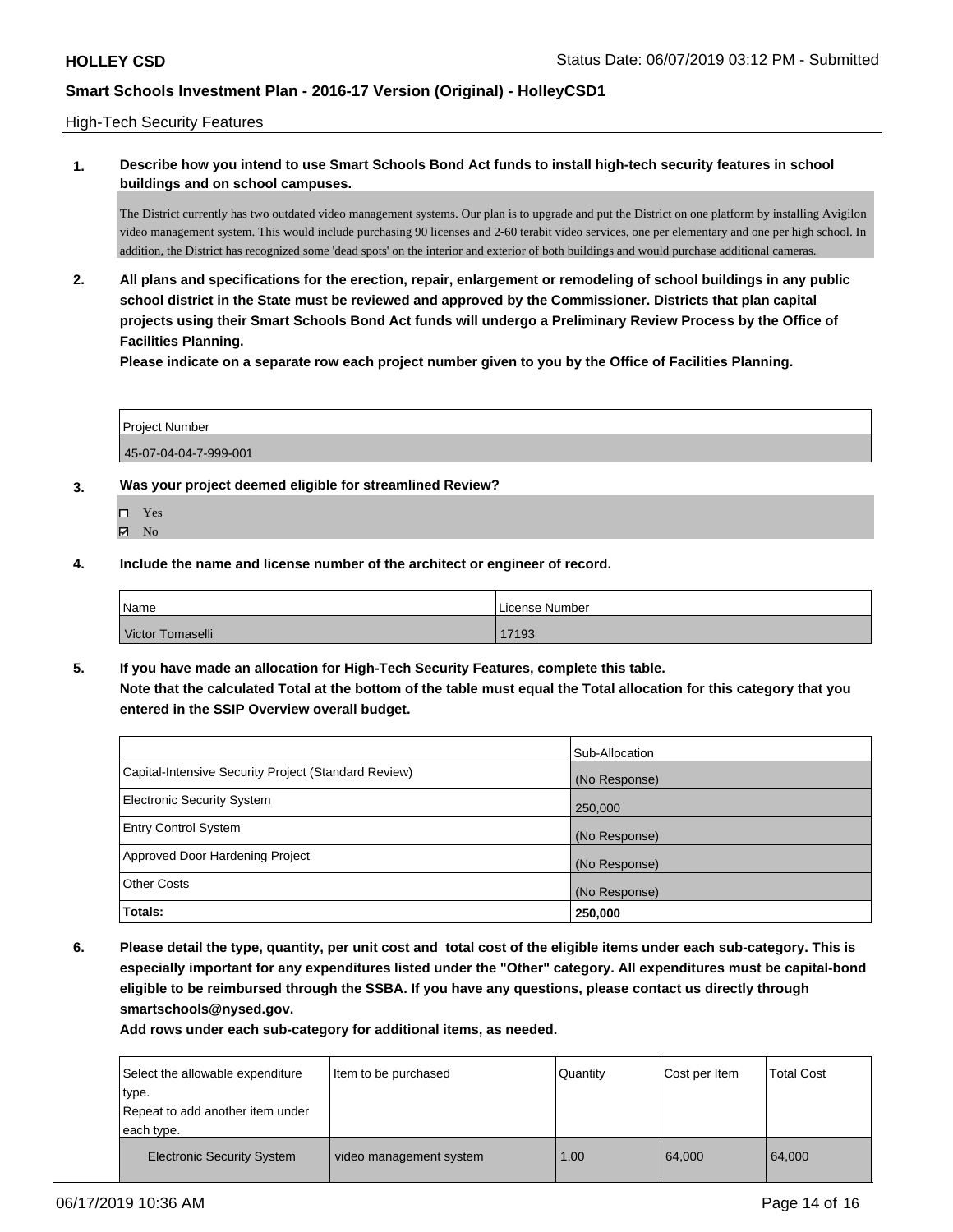# High-Tech Security Features

| Select the allowable expenditure<br>type.<br>Repeat to add another item under<br>each type. | Item to be purchased            | Quantity | Cost per Item | <b>Total Cost</b> |
|---------------------------------------------------------------------------------------------|---------------------------------|----------|---------------|-------------------|
| <b>Electronic Security System</b>                                                           | network video recording servers | 2.00     | 15,000        | 30,000            |
| <b>Electronic Security System</b>                                                           | exterior cameras                | 9.00     | 3,700         | 33,300            |
| <b>Electronic Security System</b>                                                           | exterior cameras                | 8.00     | 4,000         | 32,000            |
| <b>Electronic Security System</b>                                                           | exterior cameras                | 3.00     | 16,000        | 48,000            |
| <b>Electronic Security System</b>                                                           | exterior camera                 | 1.00     | 3,900         | 3,900             |
| <b>Electronic Security System</b>                                                           | interior cameras                | 7.00     | 2,400         | 16,800            |
| <b>Electronic Security System</b>                                                           | interior cameras                | 4.00     | 2,800         | 11,200            |
| <b>Electronic Security System</b>                                                           | professional services           | 1.00     | 10,800        | 10,800            |